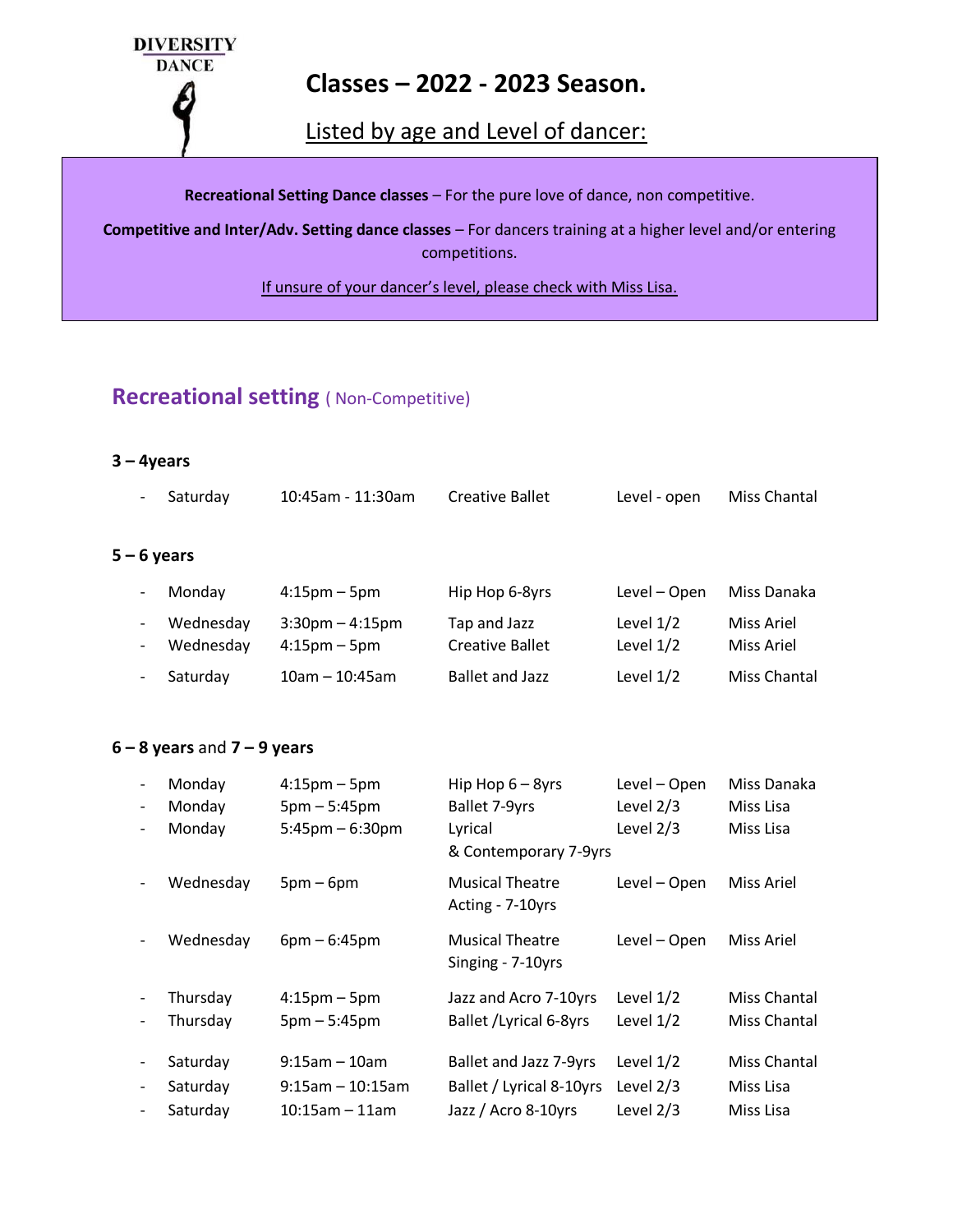# **Recreational setting** ( Non-Competitive)

### **9 and 10+ years**

| $\overline{\phantom{a}}$<br>$\overline{\phantom{a}}$ | Monday<br>Monday   | $5pm - 5:45pm$<br>5:45pm - 6:30pm                      | Contemporary<br>Hip Hop                     | Level 1/2<br>Level - Open | Miss Danaka<br>Miss Danaka   |
|------------------------------------------------------|--------------------|--------------------------------------------------------|---------------------------------------------|---------------------------|------------------------------|
| $\overline{\phantom{a}}$                             | Tuesday            | $5pm - 5:45pm$                                         | Aerial $1/2$ (9+yrs)                        | Level $1/2$               | Miss Lisa                    |
| $\overline{\phantom{a}}$<br>$\overline{\phantom{a}}$ | Tuesday<br>Tuesday | $4:15$ pm $-5:15$ pm<br>$5:15 \text{pm} - 6 \text{pm}$ | Jazz 10+yrs<br>Contemporary 10+yrs          | Level $2/3$<br>Level 2/3  | Miss Chantal<br>Miss Chantal |
| $\overline{\phantom{a}}$                             | Wednesday          | $5pm-6pm$                                              | <b>Musical Theatre</b><br>Acting - 7-10yrs  | Level - Open              | Miss Ariel                   |
| $\overline{\phantom{a}}$                             | Wednesday          | $6pm - 6:45pm$                                         | <b>Musical Theatre</b><br>Singing - 7-10yrs | Level – Open              | Miss Ariel                   |
|                                                      | Thursday           | $4:15 \text{pm} - 5 \text{pm}$                         | Jazz and Acro 7-10yrs                       | Level $1/2$               | Miss Chantal                 |